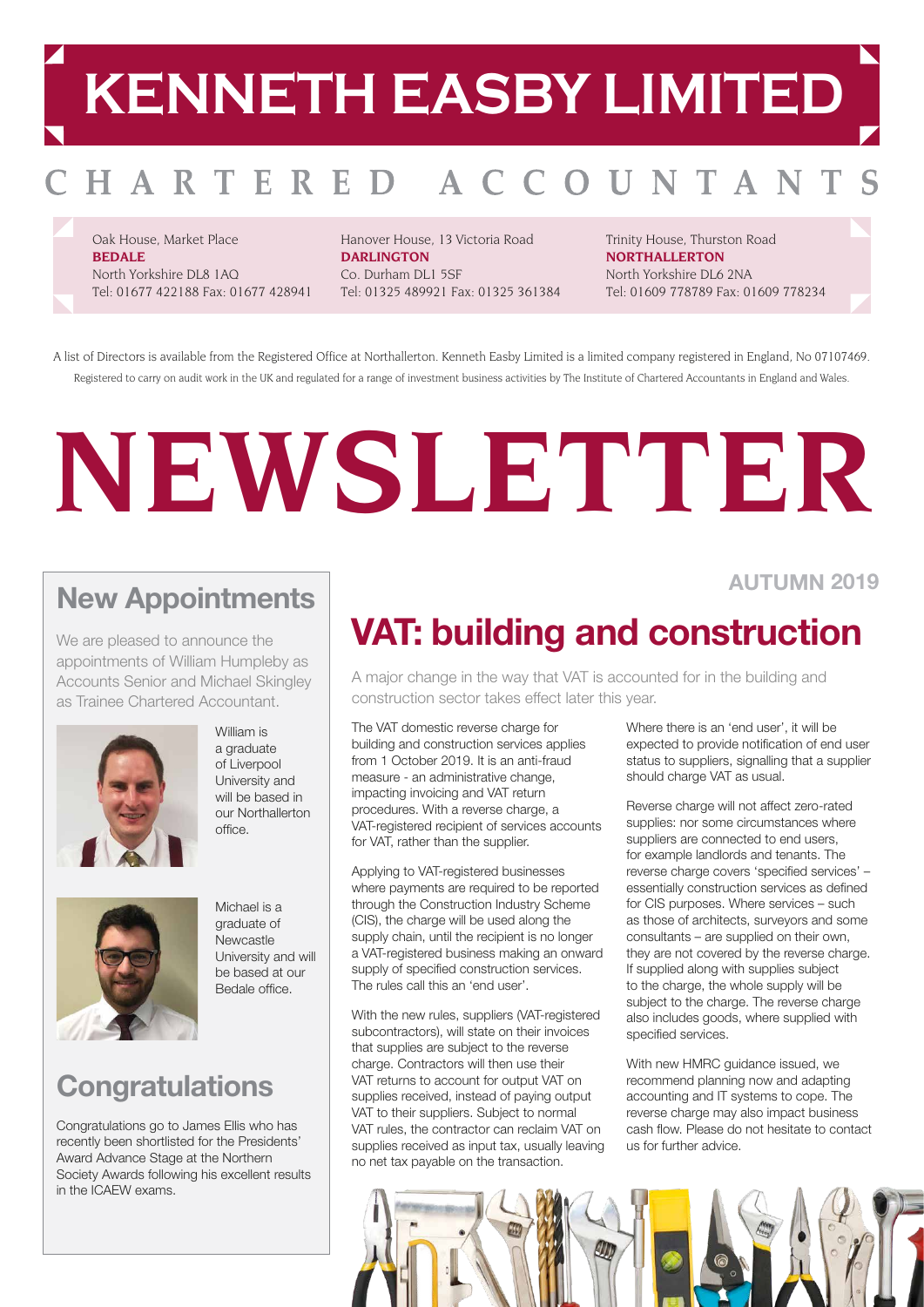

## **Holiday pay: it comes with the job**

You may have seen adverts from the holiday pay awareness campaign earlier this year: 'Holiday pay. It comes with the job'. This is part of a wider government initiative, the modern Industrial Strategy, aimed at giving employers and workers better understanding of workplace rights and responsibilities.

Recent research suggests some 1.8 million people currently do not receive the holiday pay to which they are entitled, and means employers are potentially underpaying their workforce something in the region of £1.8 billion each year. High-risk categories are those working non-standard hours, or in less traditional roles, such as flexible workers, zero-hour contract staff, agency workers and temporary staff.

For employers, the issue is about correctly determining employment status, and understanding the rights pertaining to the various employment categories. For tax purposes, there are just two employment categories: employee or self employed. For employment law purposes, there are three: employee, self employed or 'worker'. Holiday pay entitlement extends not just to full time staff, but to part time and zero-hours staff, too: so it is important that employers appreciate this means not just employees, but those in the 'worker' category, as well.

Relevant calculations are based on the number of days or hours worked, and how someone is paid. Any additional arrangements made with the employer also need to be factored in. The underlying concept is that pay received on holiday should mirror what would have been earned at work.

Holiday entitlement starts to build up from the first day of work; and probationary periods, periods of sick leave, maternity, paternity or adoption leave also count towards it. Basically, a week's pay is due for each week of statutory holiday leave, and most workers are entitled to 5.6 weeks of paid holiday each year.

Where someone gets a regular monthly salary, with non-varying hours and pay, no separate holiday pay calculation is needed. These staff simply get the usual monthly payment for any month which includes holiday.

But working out what constitutes a 'week's' pay for shift workers or people not working fixed hours is more complicated. Here calculations involve establishing average hours or average pay, looking back over the last 12 paid weeks of work. A 'week' usually means seven days running from Sunday to Saturday, but there can be exceptions to this. The 12-week period is known as the 'holiday pay reference period'. Note that from 6 April 2020, the holiday pay reference period increases from 12 to 52 weeks.

Care is needed where there are workers on short contracts, or where temporary or agency workers are involved. If holiday entitlement has not been taken by the time such workers leave, they are due payment in lieu of untaken holiday. There is a holiday entitlement calculator for employers to use **[bit.ly/1picPiR](https://www.gov.uk/calculate-your-holiday-entitlement)**. Updated guidance regarding workers with irregular hours can be found here **[bit.ly/2JAEa6j](https://www.gov.uk/government/publications/calculating-holiday-pay-for-workers-without-fixed-hours-or-pay/calculating-holiday-pay-for-workers-without-fixed-hours-or-pay--2)**. This includes details of case law regarding holiday pay, and potential problem areas where EU and UK legislation interact.

In the generality of cases, holiday pay may be unproblematic, but should you have any questions – with regard to this or any other payroll matter - we should be delighted to assist.

## **Better business management: the farm**

Keen to take maximum advantage of the opportunities on offer, but not always confident that they have the right management tools to use. That was the picture that emerged from a recent government survey of farming businesses in England.

The Farm Practices Survey 2018 asked a range of questions. These covered innovation; the use of data on market prices in decision making; risk management; the use of financial and management accounting software; and the prevalence of applications for grants and payments. The Survey found that 54% of farms had made key changes in the previous 12 months – often in the form of new or specialist machinery.

But better management was also on the list for farm businesses wanting to make changes. Some 10% of farms had looked to improve their management tools. HMRC's Making Tax Digital (MTD) initiative was also specifically mentioned as a motivating factor. Many farms aimed to manage business risk. Among the top strategies mentioned were good business practice; business diversification; using market information on future prices; and creating financial forecasts. Significantly however, nearly half the businesses surveyed felt that they lacked the risk management tools they needed.

The survey also highlighted the role of the farm advisor. It found that advisors were often key in driving change – prompting innovation and suggesting sources of grant funding. A fresh look at financial management in areas such as cost control; cash flow; and the timing and financing of capital expenditure, will often create opportunities for better business management. We should be delighted to help you take stock of your farm management procedures.

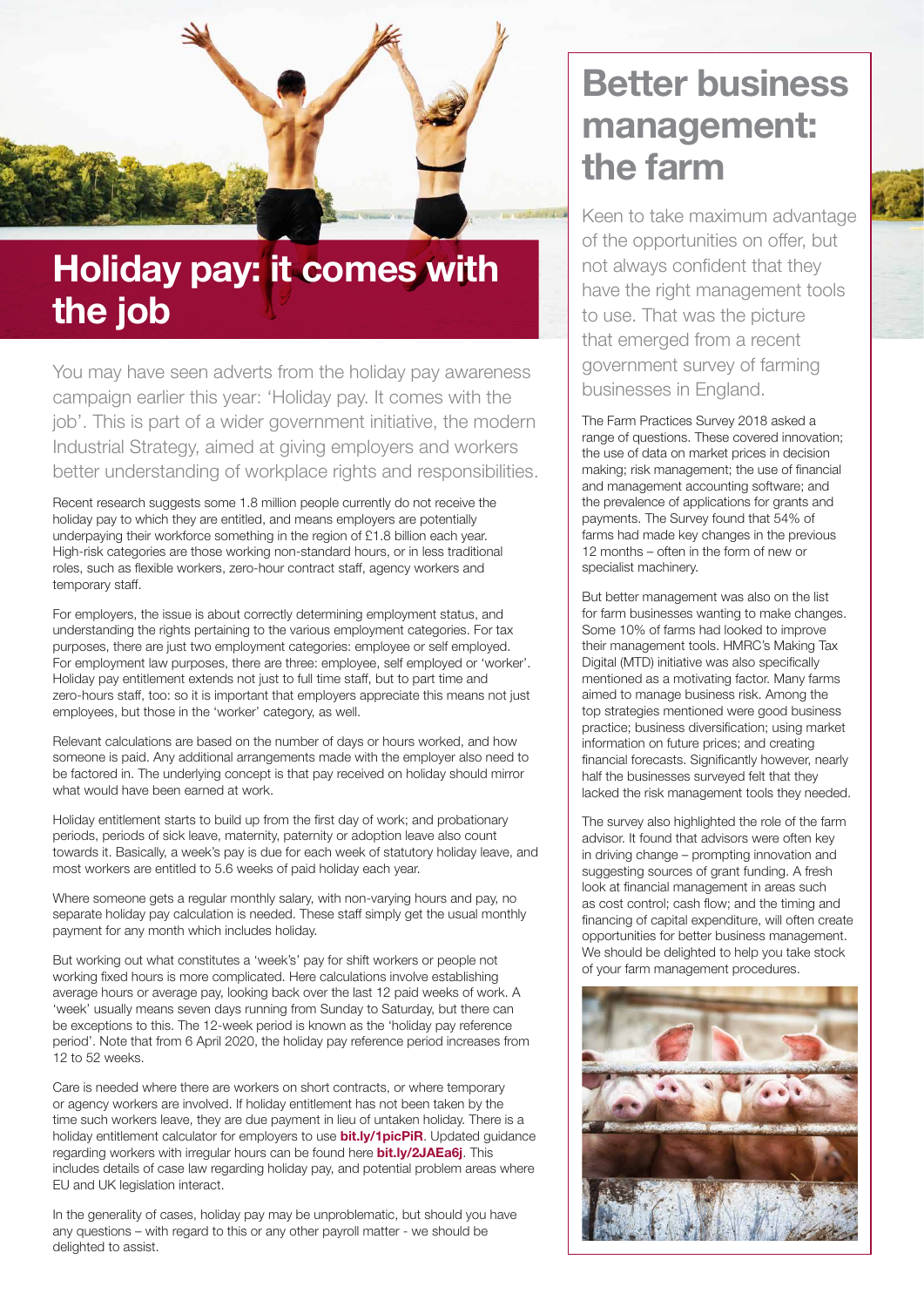## **Your state pension**

Earlier this year, a report suggested that half a million people could be paying 'unnecessary' tax on their state pension.

The issue arises where someone carries on working beyond state pension age. At 65, state pension age is now the same for women as for men. It rises to 66 in October 2020 and is expected to rise again after this. As state pension is taxable, working whilst at the same time claiming state pension, can simply generate more taxable income - hand in hand with higher tax bills. With increasing numbers of people working in later life, the issue is worth exploring.

#### **Deferring state pension**

You can defer your pension simply by doing nothing when the Department of Work and Pensions (DWP) writes to advise that you are close to state pension age. Doing nothing effectively defers your pension until you decide that it is the right time to start to receive payment. If you are currently receiving pension, but feel deferral would be a better option, you can change tack by contacting the DWP and asking to 'de-retire'. This puts the pension on hold. If you are economically active past state pension age and can afford to do without state pension for the time being, the option to defer state pension may be beneficial. But the calculation can be complex.

The potential advantages of deferral are:

- keeping taxable income down now
- increased payments when you do claim 'extra' state pension
- potentially paying a lower rate of tax, depending on your circumstances.

With the introduction of the 'new state pension', the rules have changed. Different provisions apply depending on whether you reach state pension age before 6 April 2016, or after this date. In terms of deferral, the option is more generous for those reaching state pension age before 6 April 2016. Here state pension increases every week of deferral, as long as you defer for at least five weeks. This equates to 10.4% for every 52 weeks. Qualifying under these rules also gives the option of receiving a one-off lump sum, rather than higher weekly payments.

If you reach state pension age on or after 6 April 2016, you have to defer for at least nine weeks to get increased weekly payments. The increase is just under 5.8% per 52 weeks. For instance, if you are eligible for the full new state pension, at £168.60 per week, and defer for 52 weeks, you would receive an additional £9.74 per week (at current rates). There is no lump sum option.

#### **Making a decision**

There is a long payback period to recoup deferred income ignoring tax. This means that any decision to defer is usually best taken in tandem with a consideration of overall health and wellbeing. If, for example, you reach state pension age before 6 April 2016, and you defer for one year, you only really start reaping a benefit after nine to ten years drawing your pension. If eligible after 2016, you benefit after about 17 years. These payback periods are before tax. If you currently pay tax at 40%, but would pay at 20% when you receive a higher amount of state pension, the payback period is less than this.

There are other factors which might make taking the pension now a better choice. Drawing your state pension could mean you can postpone drawing on any other pension provision or investments you have. For example, gains on assets and investment income on assets held within a pension fund will continue to contribute to the pension fund without an immediate tax charge. Note too, that deferral is not available if you receive certain benefits, such as carer's allowance and widow's pension. Your partner's benefit claim may also affect your entitlement. Please do contact us for further advice in this area.



## **Workplace diversity**

Employers wanting to be sure they are fully compliant with their legal obligations in the area of workplace inclusivity will need to be aware of new guidance relating to neurodiversity from the arbitration and conciliation service, Acas.

Neurodiversity refers to the variety of different ways that the human brain may work and process information. Whilst most people are 'neurotypical', more than 15% of people in the UK are thought to be neurodivergent. Neurodivergence involves different ways of thinking and learning, and includes, for example, attention deficit disorders, autism, dyslexia and dyspraxia.

Neurodivergence is experienced along a spectrum, so characteristics can differ from one person to another. But what an employer needs to know, is that where someone is neurodivergent, this will usually amount to a disability under the Equality Act 2010. It is not just employees who are protected under the Act. Workers, agency workers, apprentices, and some other categories of staff are also protected – as are job applicants.

This means that where someone discloses neurodivergence, there is an obligation to make reasonable adjustments to the workplace, and the role of the employee, sufficient to remove or minimise any disadvantage they may experience. Knowing what might constitute a reasonable adjustment is an area where employers can lack confidence. Acas can offer advice on its helpline 0300 123 1100. It also provides tips on managing neurodivergent staff, and suggests ways in which they can be supported in their roles at work **[bit.ly/2Ob1q9z](http://www.acas.org.uk/index.aspx?articleid=6676)**.